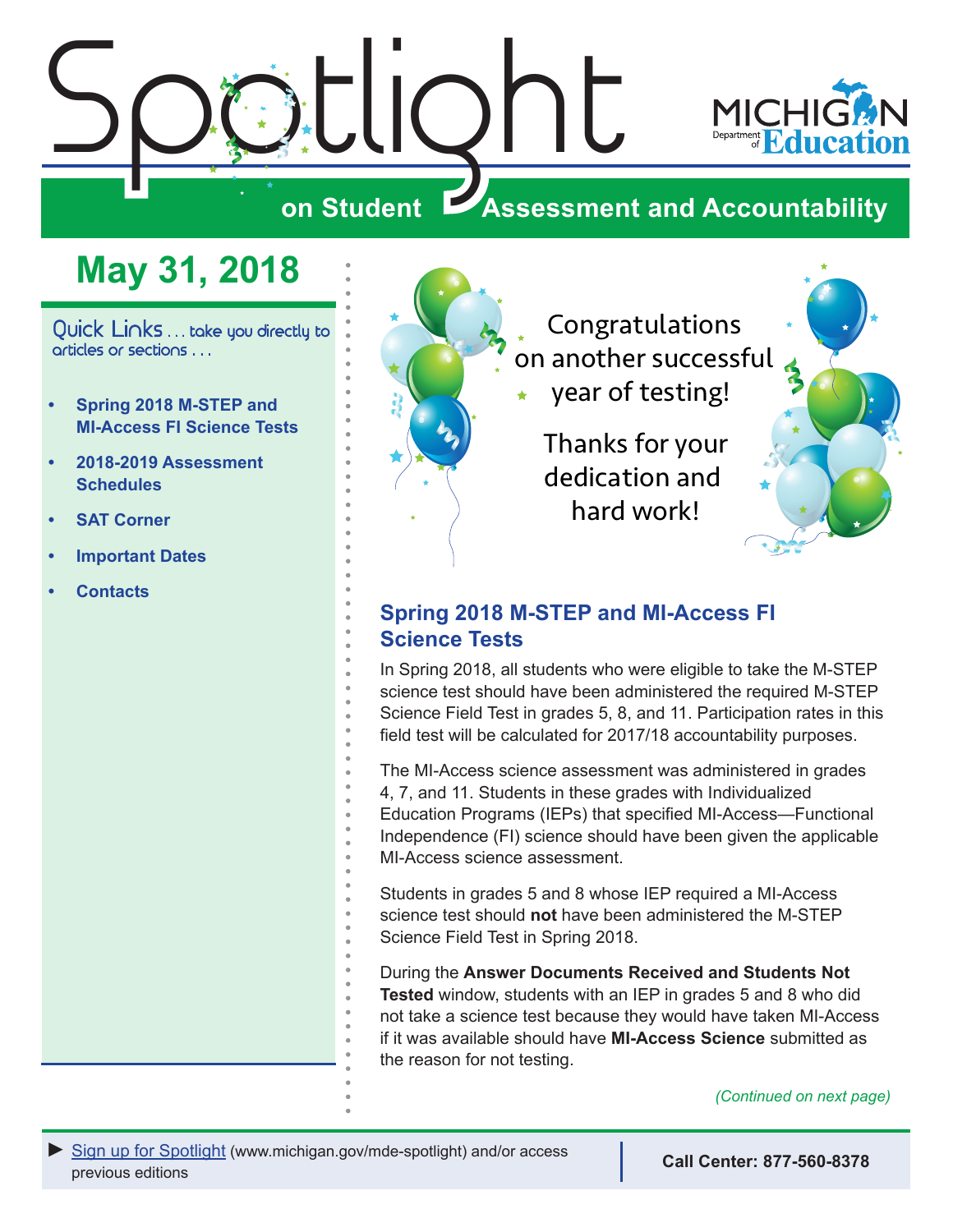# <span id="page-1-0"></span>**on Student Assessment and Accountability** Spotlight

The Students Not Tested issues will be reviewed to ensure that the MI-Access Science issue is not held against the school's participation rate.

 Schools will have the ability to review answer documents received and to submit reasons a student did not test starting June 11, 2018. Watch the weekly Spotlight for more information.

### **2018-2019 Assessment Schedules**

The [Spring 2019 Testing Schedule for Summative](/documents/mde/Testing_Schedule_for_Summative_Assessments_635008_7.pdf)  [Assessments](/documents/mde/Testing_Schedule_for_Summative_Assessments_635008_7.pdf) are posted on the [Student Assessment](http://www.michigan.gov/oeaa)  [web page](http://www.michigan.gov/oeaa) (www.michigan.gov/oeaa) as well as on each assessment web page. The assessments covered are:

- M-STEP
- MI-Access
- SAT with Essay (MME page)
- ACT WorkKeys (MME page)
- PSAT 8/9 for grades 8 and 9 and PSAT 10 for grade 10 (MME page)
- **Note:** The spring WIDA assessment window is still outstanding as MDE explores ways to return WIDA results back to schools more quickly in order to facilitate English learner (EL) exits.

In addition, the **Early Literacy and Mathematics** [Benchmark Assessments schedule](https://www.michigan.gov/documents/mde/K-2_Testing_Schedule_624389_7.pdf) for the 2018-2019 academic year is located on the **Early Literacy and** [Mathematics Benchmarks web page](www.michigan.gov/earlylitandmath) (www.michigan. gov/earlylitandmath). This schedule includes test administration windows for fall, a new winter, and spring for students in grades K-2.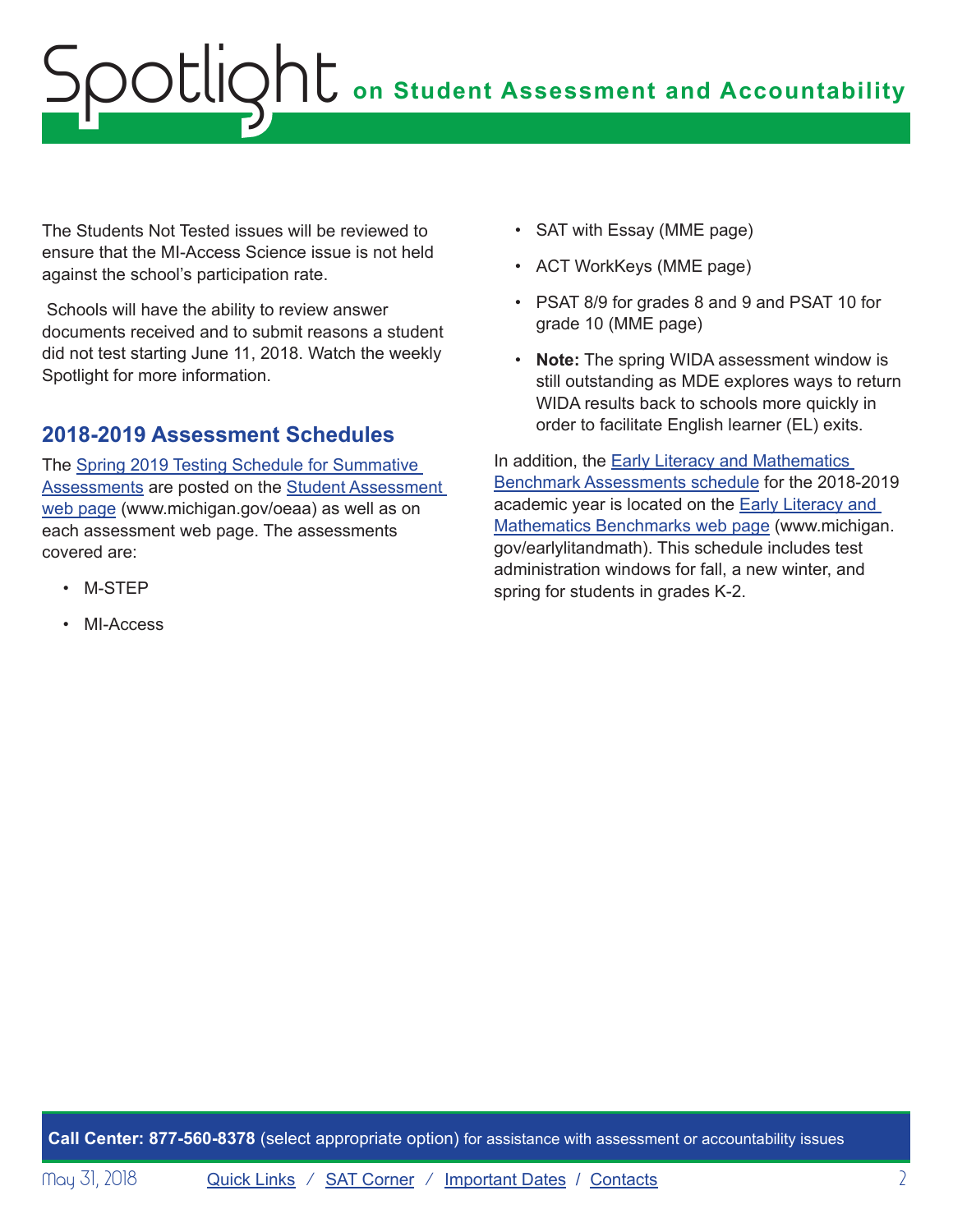# <span id="page-2-0"></span>**on Student Assessment and Accountability** Spotlight

## <span id="page-2-1"></span>Corner

 *Information on SAT*™*, PSAT 8/9*™*, and PSAT10*™ *provided by the College Board*

### **Questions about Spring PSAT 8/9, PSAT 10, or SAT?**

- call the Michigan Educator Hotline: 866-870-3127 (select Option 1)
- email [michiganadministratorsupport@](mailto:michiganadministratorsupport%40collegeboard.org?subject=) [collegeboard.org](mailto:michiganadministratorsupport%40collegeboard.org?subject=)

## **Spring 2019 Testing**

The PSAT 8/9 will be administered to 8th graders in place of the M-STEP English Language Arts (ELA) and mathematics assessments in Spring 2019 and will be administered as a paper/pencil assessment. Grade 8 students will continue to take the M-STEP science and social studies as online assessments. The M-STEP ELA and mathematics tests will still be available as optional assessments in Spring 2019 for those schools wanting to administer them.

• Schools must administer the PSAT 8/9 for 8th grade and SAT with Essay on April 9,

2019 (\*unless students are approved with accommodations that designate them to test in the accommodated testing window).

- Schools must administer the PSAT 8/9 for 9th grade and PSAT 10 on April 9, April 10, or April 11, 2019 (\*unless students are approved with accommodations that designate them to test in the accommodated testing window).
	- $\bullet$  Schools can choose which of the three initial test dates works best for them. Schools do not need to notify MDE or the College Board of which date is being chosen.
	- $\bullet$  The same grade must test on the same day at the same time.
	- Schools can administer tests for multiple grades in one day.
	- $\bullet$  All students except those who are absent (or testing in the accommodated window) are expected to test on the initial test day.

| <b>2019 Test Dates</b> |                    |                                            |                                               |
|------------------------|--------------------|--------------------------------------------|-----------------------------------------------|
| <b>Test</b>            | <b>Initial</b>     | <b>Makeup Test</b><br><b>Opportunities</b> | <b>Accommodated</b><br><b>Testing Window*</b> |
| PSAT 8/9 for grade 8   | April 9            | April 10-16<br>April 23-24                 | April 9-23                                    |
| PSAT 8/9 for grade 9   | April 9, 10, or 11 | April 10-16<br>April 23-24                 | April 9-23                                    |
| PSAT <sub>10</sub>     | April 9, 10, or 11 | April 10-16<br>April 23-24                 | April 9-23                                    |
| <b>SAT with Essay</b>  | April 9            | April 23                                   | April 9-23                                    |

*(Continued on next page)*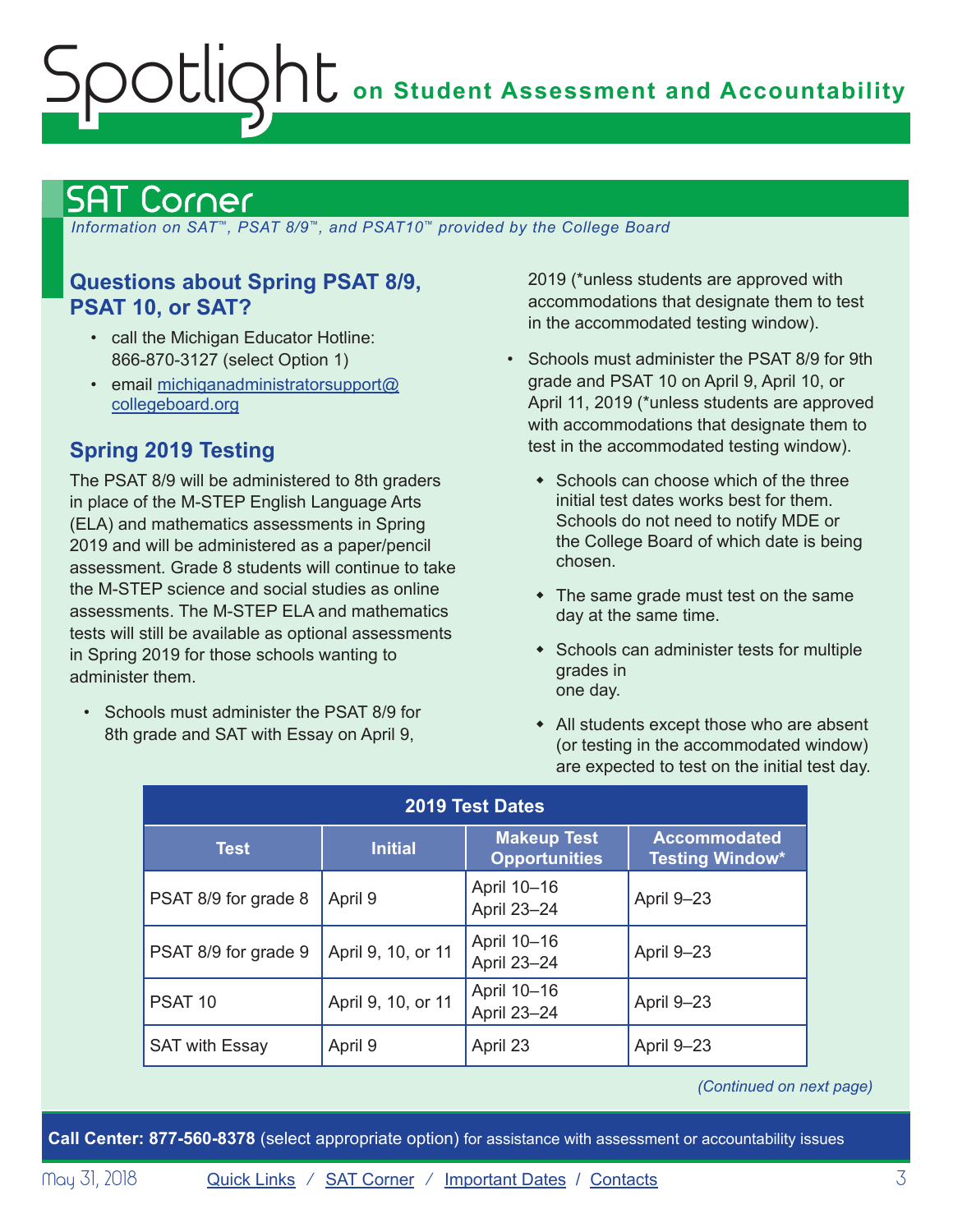- Schools can flexibly schedule students who miss the initial test day for PSAT 8/9 for 8th grade, PSAT 8/9 for 9th grade, and PSAT 10 for a makeup between April 10-16 and/or April 23-24.
- Students who miss the primary test day for SAT with Essay must take the makeup on April 23.
- Afternoon testing is allowed for PSAT 8/9 for 8th grade, PSAT 8/9 for 9th grade, and PSAT 10. No request or approval is necessary. Afternoon testing is NOT available for SAT with Essay.
- 8th and 9th graders can test in the same room in Spring 2019, but please note this may change in future years.
- **All** students with approved accommodations taking the PSAT 8/9 for 8th grade, PSAT 8/9 for 9th grade, and the PSAT 10 can flexibly be scheduled anytime in the accommodated testing window.
- Students with approved accommodations taking the SAT with Essay, as designated on the Nonstandard Administration Report (NAR) in SSD Online, can flexibly be scheduled anytime in the accommodated testing window.

## **PSAT 8/9 for 8th Grade Webinar**

If you were not able to attend the PSAT 8/9 for 8th grade webinar on May 22, the presentation will be posted on the [Michigan College Board web page](http://www.collegeboard.org/michigan) (www.collegeboard.org/michigan) no later than **June 11, 2018**.

## **Counselor Workshops**

Recently, Michigan counselors or other school personnel may have received an email about the College Board's Counselor Workshops, which traditionally take place in the fall. These workshops provide information about College Board assessments and programs from a **national** perspective. The Counselor Workshops for Michigan will be scheduled in September of 2018. For the past three years, the College Board Michigan field team has also presented Implementation Workshops on the same days as the Counselor Workshops to provide information about the Michigan administration of the SAT Suite of Assessments as a part of MME.

This year, the College Board Michigan field team will schedule the Implementation workshops later. This will allow us to provide the most up-to-date and comprehensive information on the Michigan administration, including the most accurate information on the implementation of the PSAT 8/9 in 8th grade in the spring of 2019.

- Middle school educators should not sign up for the national Counselor Workshops – rather they should attend the Implementation Workshops that will be held later in the fall.
- High school staff should be represented at **both** kinds of workshops. Registration links for the Implementation Workshops will be in Spotlight once the scheduling is completed.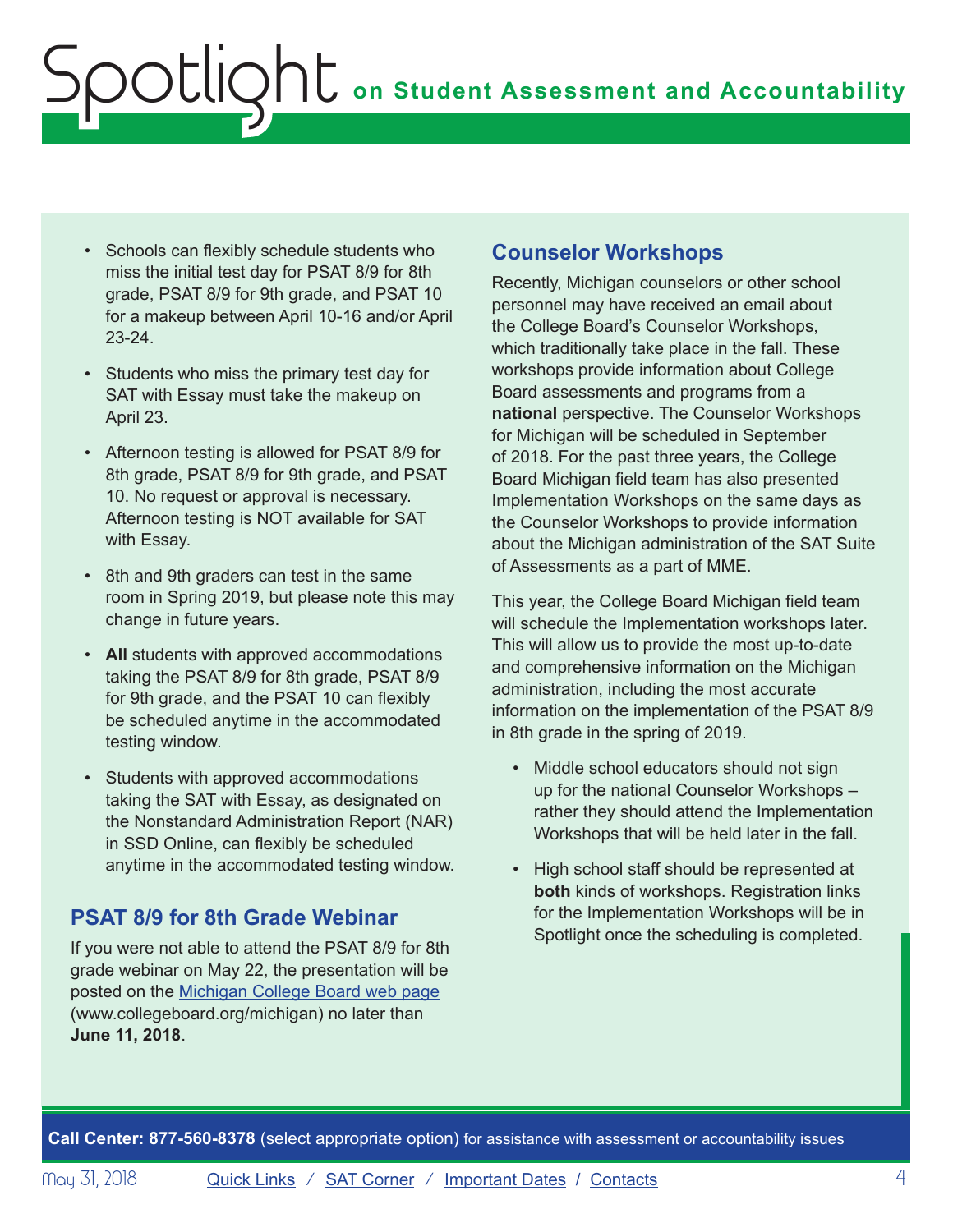<span id="page-4-0"></span>

## <span id="page-4-1"></span>**Important Dates**

## **June 2018**

#### **June 11–18, 2018 (5:00 PM DEADLINE):**

• **M-STEP and MI-Access:** Answer Document Verification window

#### **June 11–25, 2018 (5:00 PM DEADLINE):**

• **SAT, M-STEP, and MI-Access:** Not Tested Students window

## **July–August 2018**

#### **August 6–10, 2018:**

• Receive printed **ACT WorkKeys** reports